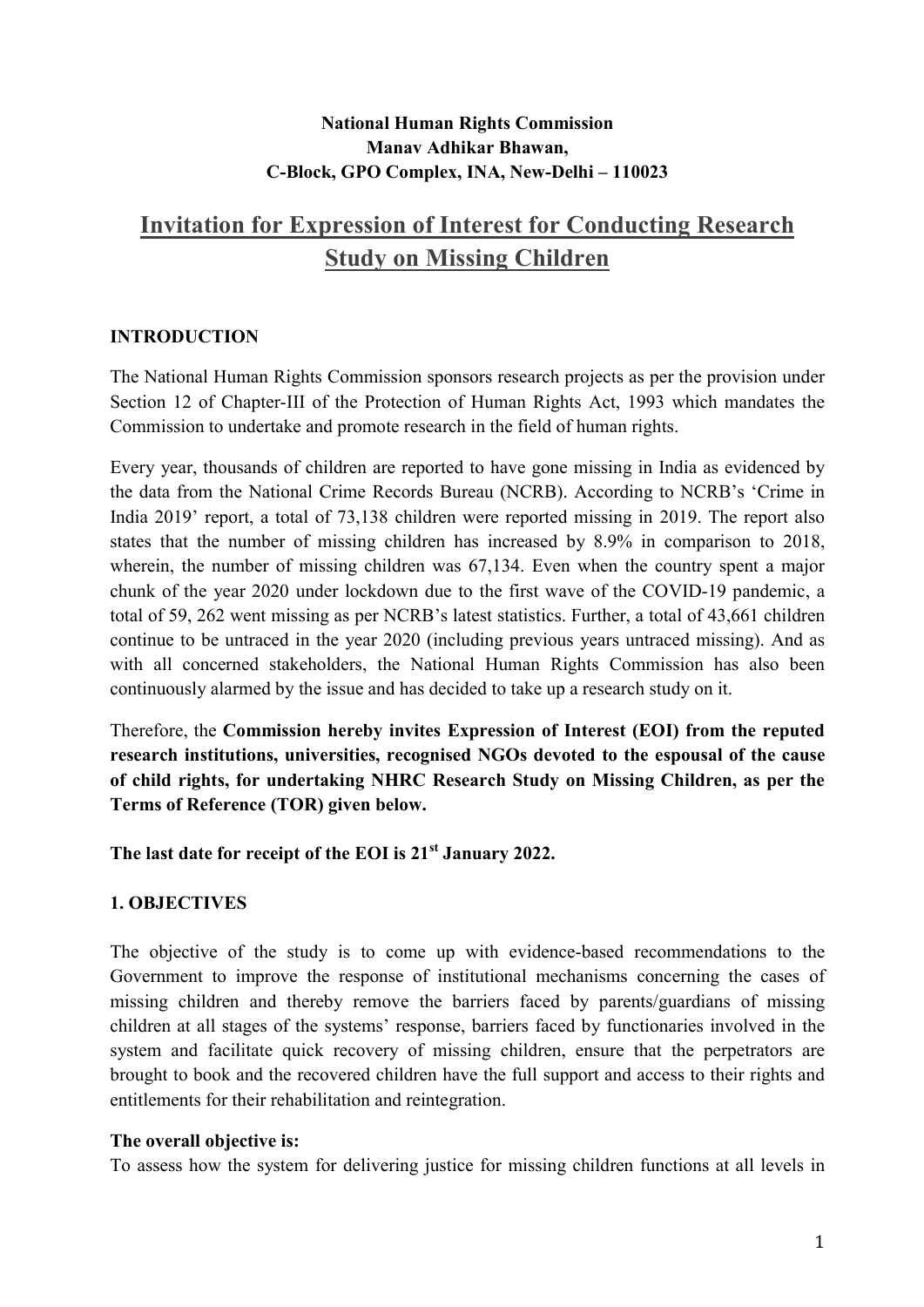the NCT of Delhi, exploring the reasons (social, political, and economic) why children go missing and the legal and procedural failures that take place in the process of the system's response to missing children resulting, often, in the lack of access to justice.

# The specific objectives are:

- To find out reasons why children go missing;
- To carry out a zone-wise mapping of areas in NCT of Delhi from where children go missing and from where they are recovered;
- To examine the systematic barriers and challenges in ensuring justice for missing children;
- To focus on prevention, protection and rehabilitation (in connection to point iii);
- To examine whether the basic rights of children are violated in the response from various stakeholders;
- To identify the process followed in cases requiring inter-state and intrastate coordination and cooperation between the concerned authorities and the challenges that need to be overcome;
- $\blacksquare$  To assess the service delivery mechanisms related to child protection and allied sectors as provided by the policy and legal framework with particular emphasis to access and quality;
- To identify measures for fixing accountability of response mechanisms/ all stakeholders including Police, Courts, etc;
- To make recommendations for strengthening/making changes in the systems;
- To disseminate the findings and recommendations of the study to all stakeholders.

# 2. METHODOLOGY

To include the following:

- 1. Literature Review
- 2. Review of legal aspects/gaps in laws, procedures, rules.
- 3. Review of response of courts on the issue of missing children- review of judgments and the documents (status reports, affidavits, compliance report, etc.) that have been filed in the court.
- 4. Review of all Standard Operating Procedures in use that cover missing children:
	- Standard Operating Procedure for Cases of Missing Children issued by the Ministry of Women & Child Development, Government of India. Most updated version is dated 23.11.2016.
	- Standard Operating Procedure for Care and Protection of Children in Street Situations, issued by National Commission for Protection of Child Rights and Save The Children-India. It has multiple versions floating around but the most updated version available on NCPCR website is dated November-2020.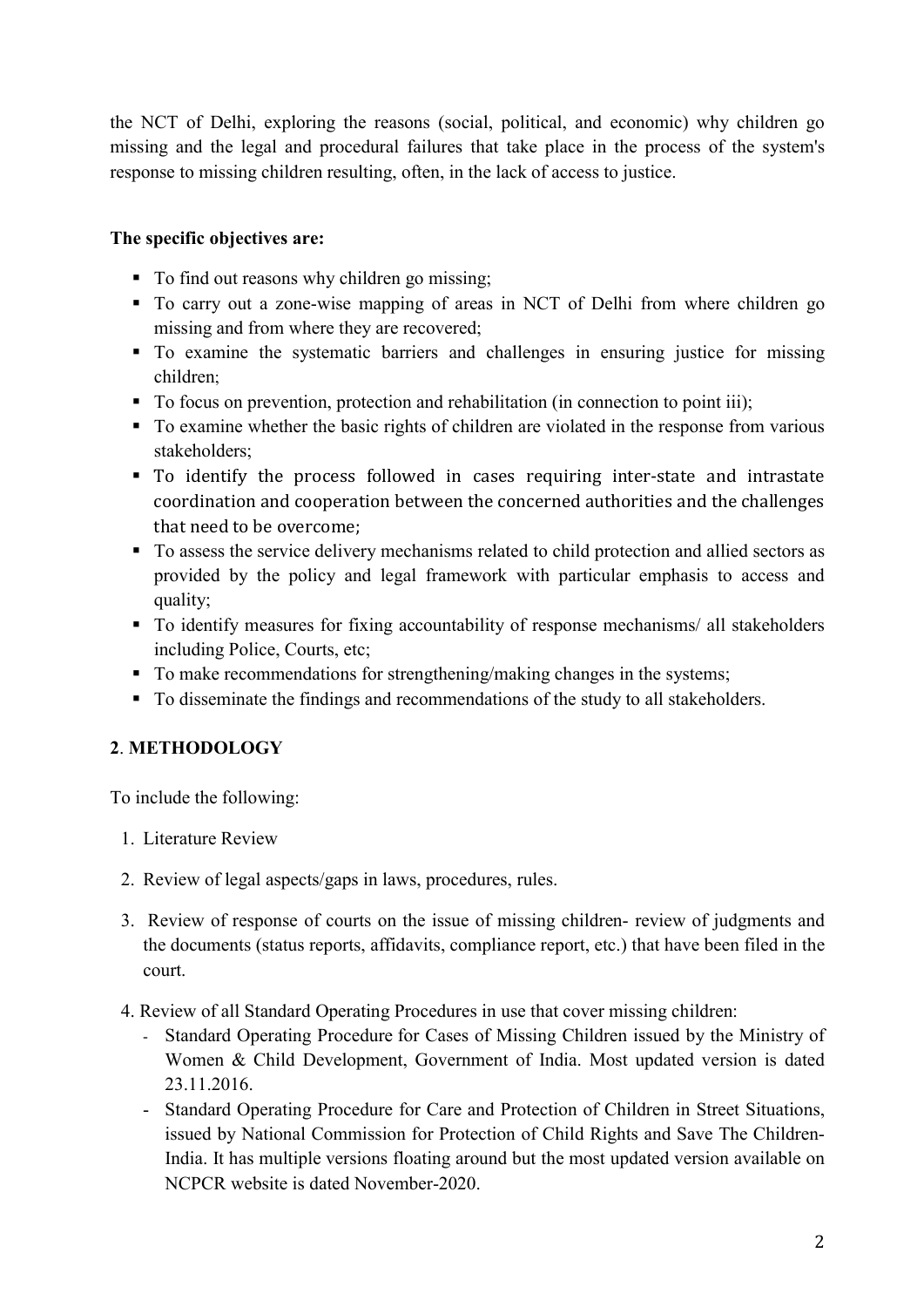- Standard Operating Procedure for Railways to Ensure Care and Protection of Children in Contact with Railways, issued by Indian Railways with the support of MWCD, GOI and NCPCR. Most updated version was issued on 04.06.2018.
- Standing Order No. 252/ 2019 issued by Delhi Police for Procedure to be followed on Receipt of Information about missing children/ Persons.
- Standard Operating Procedure for Enforcement of The Child and Adolescent Labour (Prohibition and Regulation) Act, 1986 issued by Ministry of Labour and Employment, Government of India , in year 2017.
- 5. Review of select programme interventions from a rights-based approach. (Analysis of various interventions from within the sample that is being studied including but not limited to Operation Smile, Operation Muskan, and Railway Childline (their pros and cons particularly vis-a-vis child rights approach).
- 6. The stakeholders with whom in-depth interviews need to be held and from whom quantitative data will have to be collected (mixed method/ participatory methodology) including children themselves (FGDs/ interviews as per conditions with necessary precautions), CHILDLINE, police, judiciary, parents, functionaries of institutions, prosecutors, CWCs, schools, AHTUs, nodal officer under the Child Labour Act in each district, representatives from CSOs, Legal Services Authority, DCPCR, PLVs, portal administrators/ functionaries, representatives from DWCD/MHA.

(The list is to be fine-tuned after literature review by the agency. All protocols and guidelines to be checked to identify the other stakeholders with whom children come in contact with and who need to be included).

- 7. Children who had gone missing but did not come in contact with the legal system to be built into the qualitative part of the research- FGDs with parents and children.
- 8. The reference period for the study may be four years from 2017 to 2021. It is proposed that the sample size for in-depth analysis of cases of missing children is 10% of reported cases in the three districts with the highest number and three with the lowest number of missing children.

 (Indicative sources of data collection: FIRs registered, cases where FIR is not registered, complaints received by civil society organisations, complaints filed with NHRC, NCPCR, DCPCR, Zipnet, TrackChild portal, CHILDLINE, CWCs, AHTUs, NCRB etc. children who go missing from CCIs and schools<sup>1</sup>. Data should include diverse categories of children.

-

<sup>&</sup>lt;sup>1</sup> This must include children who have not attended school consecutively for 30 days or more as per requirement under Rule 2B Explanation 2 (2) of the Child and Adolescent Labour (Prohibition and Regulation) Rules, 2017.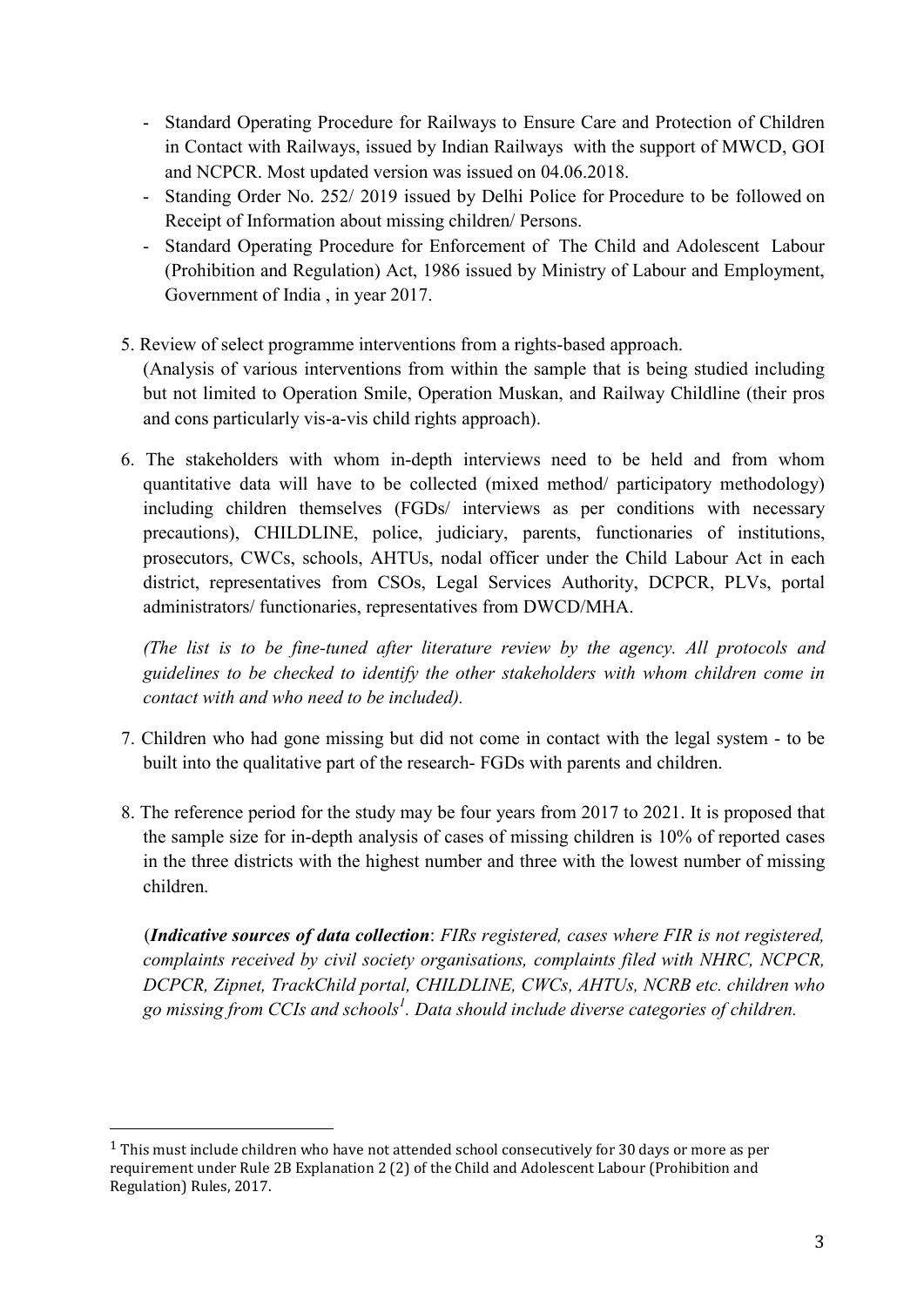# 3. KEY DELIVERABLES AND END PRODUCTS

The end product(s) and key deliverables to be given by the agency:

- Tools of Data Collection viz-a-viz the various identified stakeholders,
- Report based on the pilot/pre-testing of the tools
- Data Collection
- Findings Report
- Data Validation
- Draft Recommendations
- Final Report

# 4. A. COMPETENCIES REQUIRED IN THE AGENCY

The assigned team for the research should have the following competencies:

- The team should include members who have legal background/knowledge, sociology and child psychology, IT expert;
- The team should be oriented and sensitive towards child rights and child-friendly methods;
- The agency should have a demonstrated record of having conducted similar research in the past;
- Should be able to submit synopsis of two similar researches carried out it;
- The capacity to orient, induct, train, and engage field researchers;
- Skill in designing and implementing appropriate research tools and methodology, including current/dynamic research methods, mixed method/participatory research; and large scale data analysis;
- Excellent report writing skills (in English);
- Ability to liaison with Working Group regularly and effectively;
- Should have a clear Child Protection Policy;
- Should practice the ethics and protocols in conducting research with children.
- Should have an understanding and functional familiarity of the Child Protection System.

# 4. B. ELIGIBILITY CRITERIA

The research grant would be made available to an institution having adequate infrastructure to execute the research project(s). An institution which is associated in any manner with any aspect of protection and promotion of human rights, with good track record, qualified human resource and trained manpower, and which is not run for profit, shall be eligible to be considered for entrusting the research project, such as:

- i. Research and Training Institutions set up and fully funded by the Central Government/State Government/Public Sector Undertaking;
- ii. Institutions/ Organizations registered as professional society under the Societies Registration Act, 1860 (Act XXI of 1860);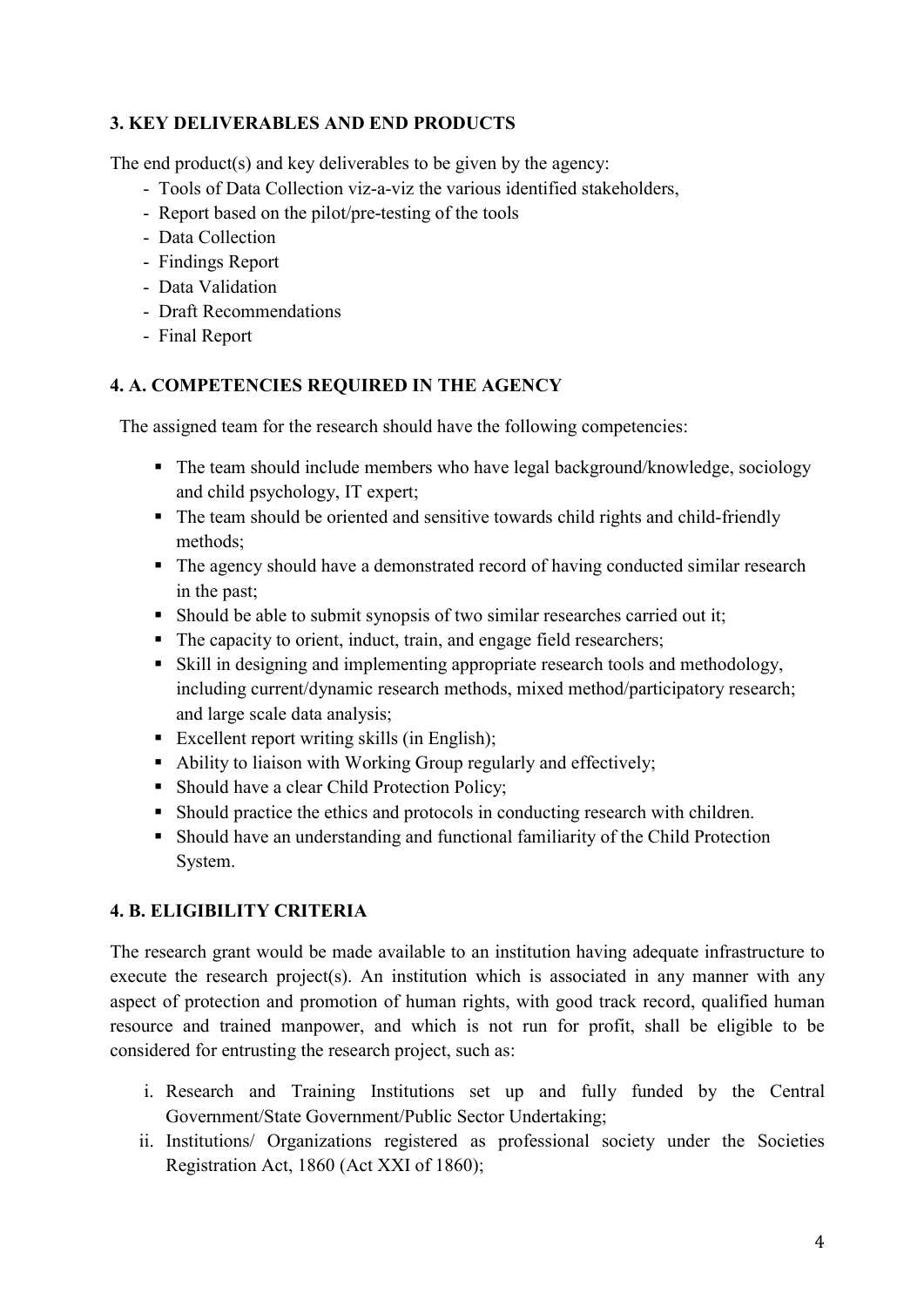- iii. Institutions registered as 'Trusts' under The Indian Trust Act, 1882;
- iv. Registered institutions exclusively devoting itself to the espousal of the cause of human rights;
- v. University or a Deemed University;
- vi. College covered under Section 2 (f) and 12 B of the UGC Act, 1956;
- vii. Private college covered under Section 2(f) of the UGC Act, 1956 and affiliated to the university.

Note: In case of the institutions listed at S. Nos. (ii) to (iv) above, their eligibility for receiving assistance will be decided by the Competent Authority of the Commission after perusal/ consideration of their registration certificate, audited annual report and balance sheet of the last 3 years, etc.

# 5. PROCEDURE FOR SUBMISSION OF RESEARCH PROJECT PROPOSAL

- The institution seeking financial assistance should submit the proposal as per the prescribed format (See Annexure I).
- The financial details should include details in respect of various expenditure heads including remuneration to the research staff, cost of travel with boarding/ lodging during field visits, cost of computer hiring or data processing, stationery and printing cost, telephone and postage charges, overhead costs, etc.
- No financial assistance is given for procurement of equipment/ furniture including computer hardware/ scanner/ printer/ telephone/ fax/ photocopier, etc.
- The proposal should be forwarded by the Head of the Institution/ Organization. (see proforma at Annexure-II)
- The proposal shall be submitted along with the requisite documents. Incomplete proposal shall not be entertained and will be out rightly rejected.
- The eligible institutions/ organizations/ research agencies may submit a soft copy of their research proposal in the prescribed format through email at  $\textbf{idr-hhrc@gov.in}$ latest by  $21<sup>st</sup>$  January 2022 up to 05:00 PM.

# 6. PROCEDURE FOR SELECTION/ SANCTION OF THE PROJECT

- The project proposal submitted to the Commission will be scrutinized and, if need be, the Commission may call the Principal Investigator to make a presentation before the Commission.
- The Principal Investigator may be suggested to make the desired changes/ modifications and only after receipt of the revised proposal duly incorporating the suggested changes, the Commission may consider approving the proposal.
- The decision of the Commission to accept or not to accept the proposal would be subject to viability of the project and availability of funds. However, the decision of the Commission either way, i.e., to sanction or not to sanction the project would be final, without prejudice.
- A Sanction Letter together with the Terms of Reference (ToR) would be issued after approval of the project which would indicate:
	- a. Title and objectives of the study
	- b. Research methodology
	- c. Coverage area of the study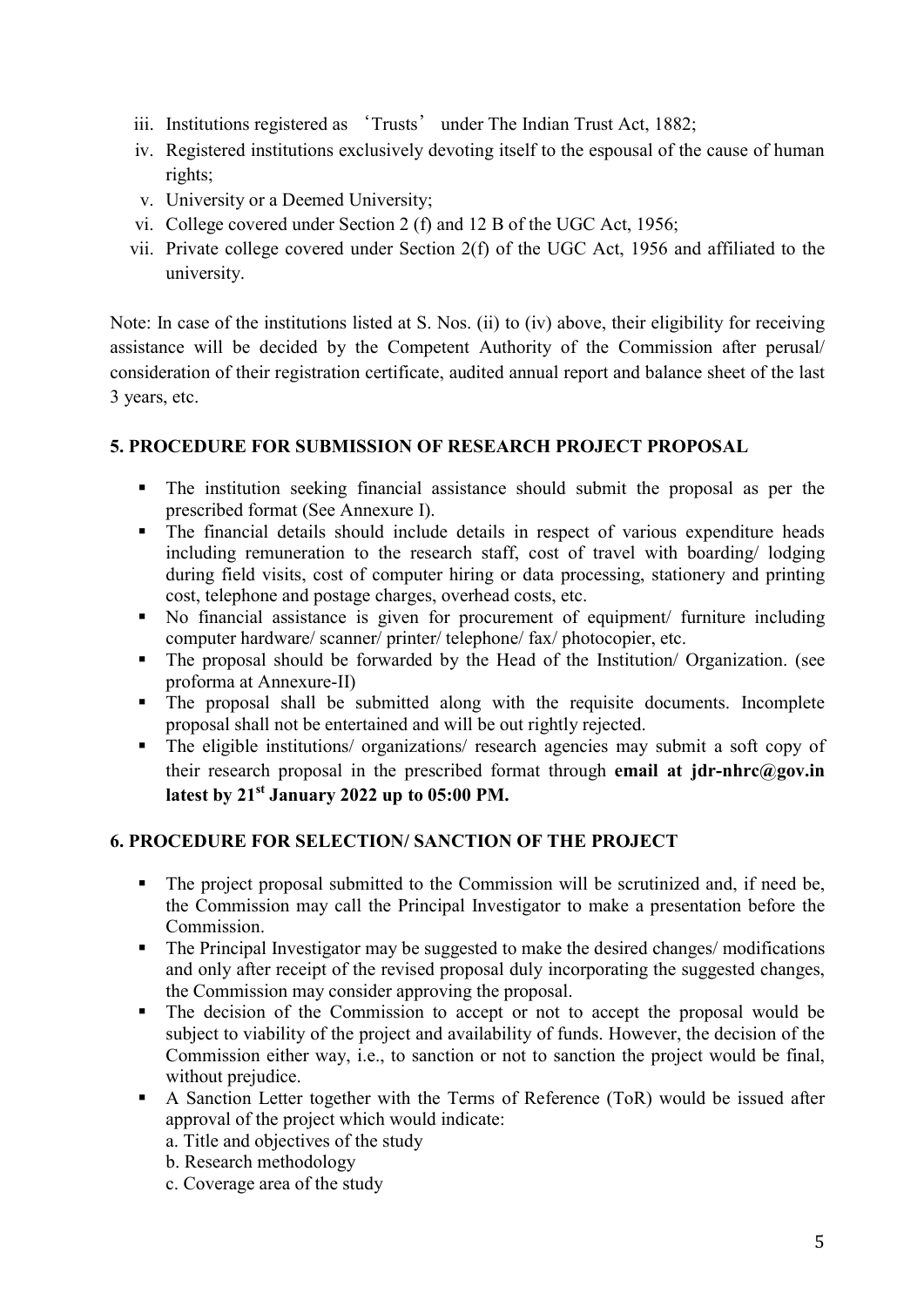d. Duration and schedule for completion of the study.

- e. Outline of the tasks to be accomplished and the outcome expected from the study
- f. Budget, release of grant in installments and other conditions of assistance, etc.
- The institution receiving the assistance would be required to complete the formalities as per the ToR/ Sanction Letter.
- The amount of assistance would be released in favour of the institution/ organization and not to the Principal Investigator.

# 7. DURATION OF THE STUDY:

- The proposal may be submitted for both short-term and long-term research project. The short-term project would be for duration of 3 to 6 months whereas the long-term project would be considered for duration of 6 to 12 months.
- The duration of the project will only be extended under exceptional circumstances with the prior approval of the Commission.
- The date of release of the first instalment of the grant by the Commission would be considered the effective date of commencement of the research project.

# 8. PROCEDURE FOR RELEASE OF GRANT

- A separate bank account solely for the purpose of the research project has to be opened in any Bank which is to be operated jointly by the Principal Investigator and any other person nominated by the Institution. The funds will be released into this account by NHRC. However, if any institution is not in a position to open a separate bank account for the research project due to any justified reason, then the funds will be released in the existing bank account of the Institution duly intimated by the latter to NHRC.
- The sanctioned amount shall be released in three instalments as per the procedure given below:
	- a. The first instalment of the grant comprising 40% of the total sanctioned amount by the Commission would be released after receipt of the request for its release and particulars of the bank account opened for the purpose of the research project.
	- b. The second instalment of the grant comprising 40% of the total sanctioned amount by the Commission would be released after receipt of the progress report, utilization certificate in respect of the first instalment together with the item wise statement of expenditure duly certified by the Head of the Institute/ Organization.
	- c. The last and final instalment, i.e., remaining 20% of the total sanctioned amount, may be taken by the Principal Investigator from the Institute's own resources, which would be reimbursed by NHRC on completion of the following requirements.
- Note: In case there is any shortcoming in the project report, the third instalment would be withheld till such time the same is addressed properly to the satisfaction of the Commission.
- The amount is to be spent according to the approved heads/items within the approved allocation mentioned in the sanction letter/ ToR. However, the institution may reappropriate expenditure from one sub-head to another, subject to a maximum of 15% in either case within the overall sanctioned amount. Prior approval in such cases is not necessary. All such re-appropriation, however, should be reported to the Commission.
- The financial assistance is not available for incurring any capital expenditure. The books & journals acquired by the Principal Investigator from the grant for the Research Project must be deposited to the NHRC or to the Institution's/ organization's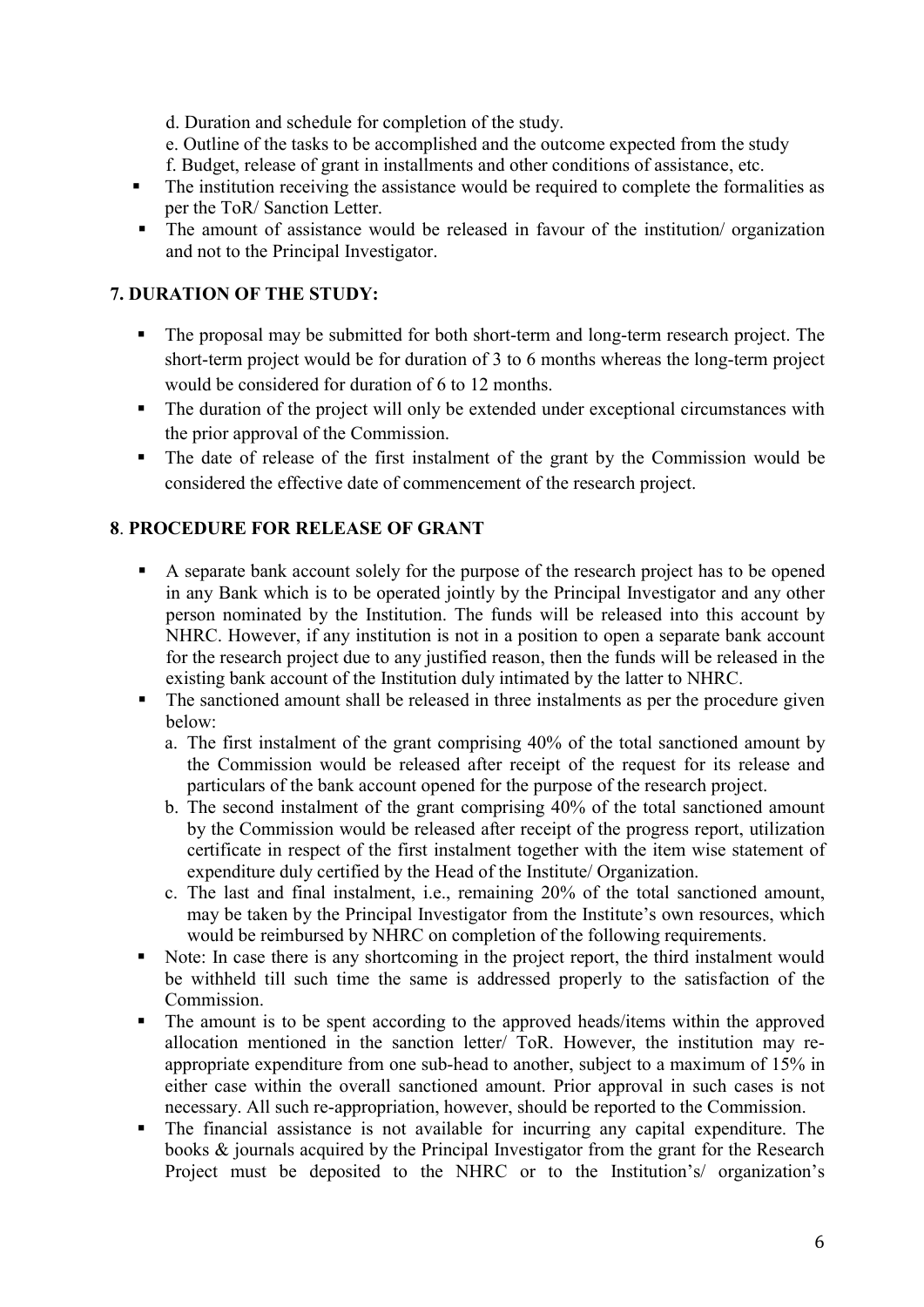departmental library after completion of the project Travel and Field Work. The amount allocated under the head travel/ field work is to be utilized for the data collection and collection of other information such as documents, visits to libraries, etc., within the general scope and sphere of the ongoing project. This should not be used for attending conferences, seminars, workshops, training courses, etc.

 Institutional Overheads: The institution will provide the required infrastructure facilities like office accommodation, furniture, computer, library, communication facilities, secretarial services, etc. The overheads for providing these facilities will be normally 5% to 10% of the project cost.

### 9. INTERIM PROGRESS REPORTS

The Principal Investigator would be required to submit the interim progress reports at regular intervals to the Commission. If need be, he may be required to make a presentation before the Commission on the progress of work.

#### 10. CHANGES IN THE TERMS OF REFERENCE (TOR)

- a. No change should be made in the Terms of Reference of sanction without prior approval of the Commission. The Principal Investigator will report to the Commission about the changes, if any, they intend to make in the TOR of the research project.
- b. The Principal Investigator of the project proposals should not be changed without the prior approval of the Commission. However, if the Principal Investigator associated with the project leaves the Institution/ Organization at any stage after the commencement of the research study, the project may be continued by appointing a new Principal Investigator by the institute, with prior approval of the Commission. Such request should, however, be timely sent to the Commission.
- c. If the Principal Investigator/ Institution fails to complete the project as per the TOR, the institution will be debarred from receiving the financial assistance under the scheme and an appropriate action will be initiated as deemed fit by the Commission.

# 11. SUBMISSION OF THE PROJECT REPORT

- a. Upon completion of the research study, the Principal Investigator would prepare and submit a draft report to the Commission.
- b. The cover page of the research project should display the logo of NHRC.
- c. Principal Investigator may be asked by the Commission to make a power point presentation on the report before the Commission. The observations/ suggestions given during the course of presentation and subsequent discussion may be taken into account in finalizing the report.
- d. The final report of the project will be submitted by the Principal Investigator after incorporating the comments/ suggestions made by the Commission on the draft report. The reasons for non-acceptance of the comments/ suggestions, if any, should be properly explained to the Commission. Receipt of five hard bound copies of the project report along with a soft copy in 'Word' and 'Readable PDF' format. Utilization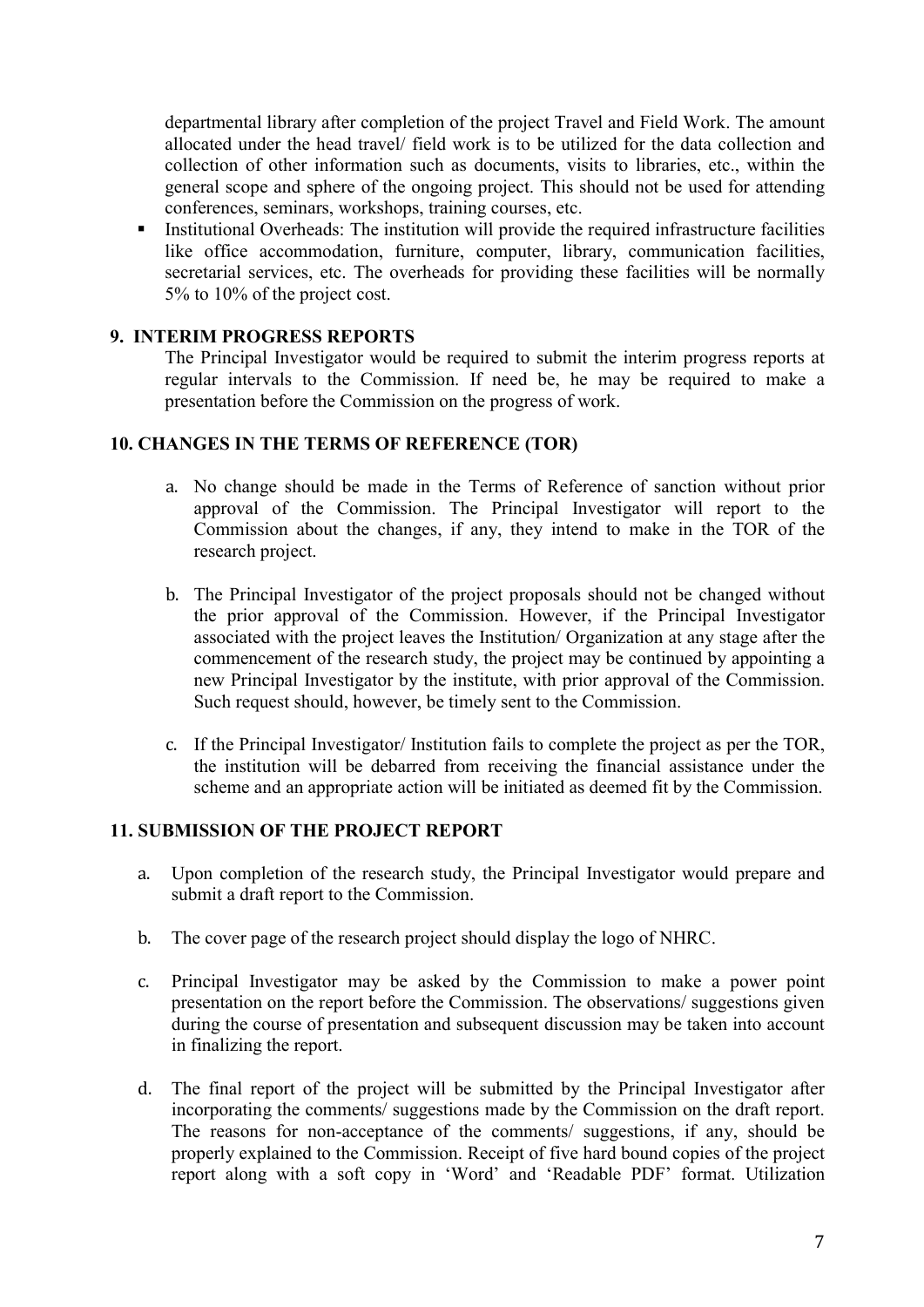Certificate and head-wise statement of expenditure of the total amount spent together with bills/ receipts/ vouchers in original. (See Annexure-III) Statement of the bank account/ ledger account from beginning to end and refund of the amount credited towards interest.

- e. The Principal Investigator/ Institution may be required to send the primary data collected along with the particulars of respondents, if asked by the Commission.
- f. The financial support provided by the Commission shall be duly acknowledged on all documents produced and prominently displayed with a disclaimer as given below:
	- 11.f.1.1. ACKNOWLEDGEMENT: 'This study was carried out with the financial support of National Human Rights Commission, India, and conducted by (name with address), with , as the Principal Investigator.'
	- 11.f.1.2. DISCLAIMER: 'This research project was sponsored under the Research Scheme of National Human Rights Commission, India. While due care has been exercised to prepare the report using the data from various sources, NHRC does not confirm the authenticity of data and accuracy of the methodology to prepare the report. NHRC shall not be held responsible for findings or opinions expressed in the document; this responsibility completely rests with the researcher(s).'

#### 12. COPYRIGHT AND DISSEMINATION OF RESEARCH REPORT

- a. COPYRIGHT: NHRC would have the intellectual property right for all the research studies outsourced. Prior permission of the Commission would be necessary before such study reports could be published by the Principal Investigator/ Organization.
- b. The soft copy of the study shall be put on the NHRC website for the purpose of dissemination of the study report. Further, the Commission may also grant permission for its publication in any form, i.e., Book/Journal/Newspaper etc.

### 13. SETTLEMENT OF THE PROJECT ACCOUNT

- a. The Principal Investigator/ Institution are required to settle the project account immediately on completion of the project. In case the balance grant, if any, is not claimed within six months from the date of completion of the project, the same will lapse and no representation will be entertained on this behalf.
- b. In case a separate bank account has been opened solely for the purpose of the research project, the same shall be closed after completion and settlement of the research project and the unutilized balance, if any, shall be refunded forthwith to the Commission.

# 14. OTHER CONDITIONS

a. The progress report and final report should be in English.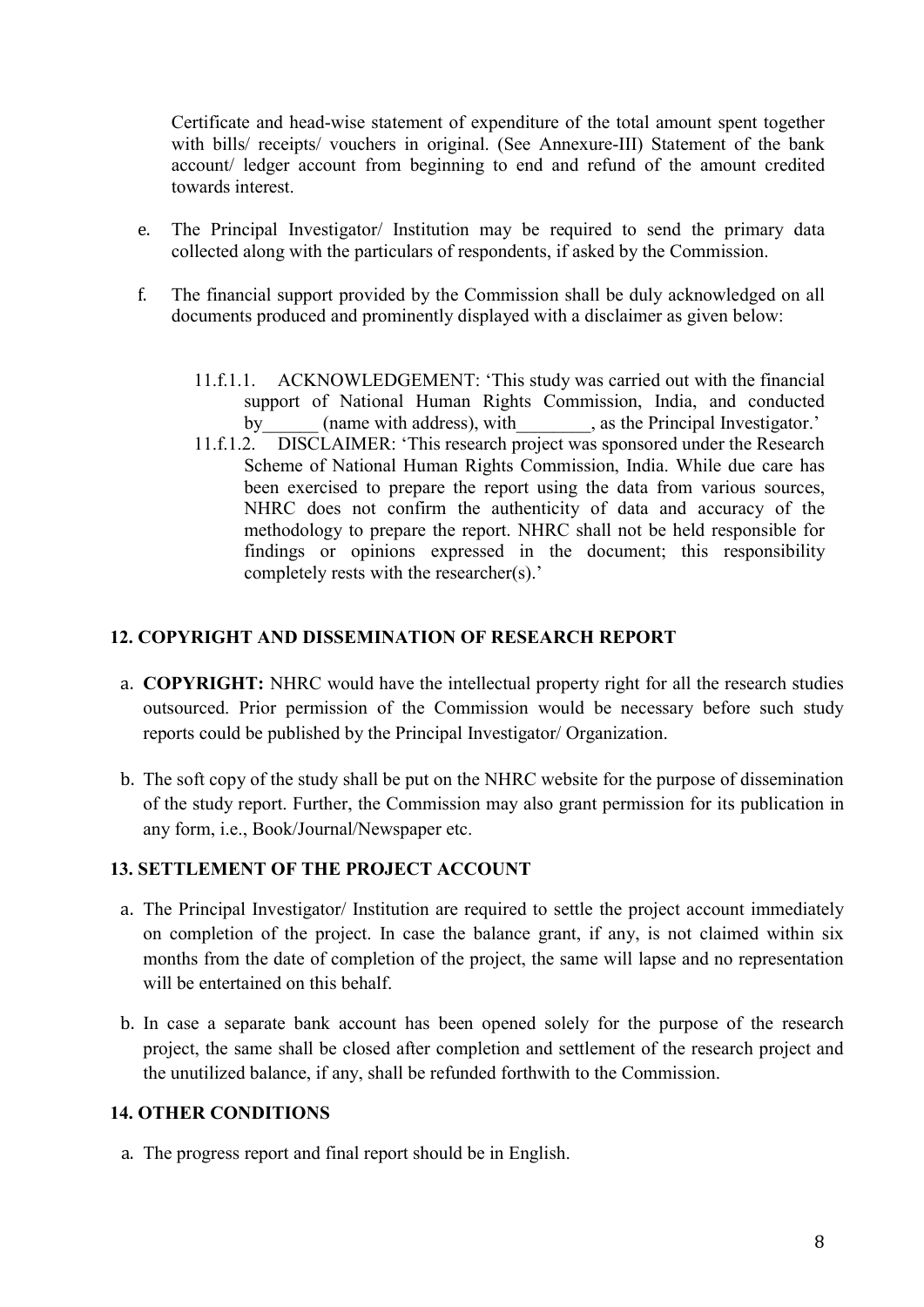- b. The Project Account will be open for scrutiny by the NHRC or its representatives at any time.
- c. The Principal Investigator/ Co-Investigator of the project will not accept any financial assistance from any other source(s) for the same project assigned under the scheme by NHRC.
- d. The persons engaged in the research project shall not be treated as the employee of the Commission in any manner.
- e. There should not be any duplication/ overlapping with the research projects/evaluation studies carried out by any Government agency or any institution/ organization/ NGO.
- f. The Principal Investigator will consult NHRC on the final methodology including the schedule/ questionnaire etc., to be adopted, keeping in view the objectives of the study before commencing the work of primary data collection.
- g. The Principal Investigator will have to submit their progress report and make a presentation on the same after every 3 months from the sanction of the project.
- h. The Institution or the Principal Investigator or his research staff associated with the project shall not share the data collected for the assigned research study with any other person/ organization without the prior approval of the Commission. The research study shall not be used by the Principal Investigator or his research associates or anybody else for the preparation of any doctoral thesis/ dissertation or for attainment of any other degree/ diploma or publication(s) without the prior approval of the NHRC.
- i. In case of non-compliance of terms and conditions as laid down in the sanction letter, or in case of the unsatisfactory progress of the work, the project may be cancelled and the institute will have to return the entire money along with the interest earned. The concerned organization will have to bear all responsibilities regarding any discrepancy and irregularity in the funding w.r.t. the sanctioned project.
- j. All other conditions are applicable as mentioned in the NHRC's Guidelines for Sanctioning Research Project.

\* \* \* \* \*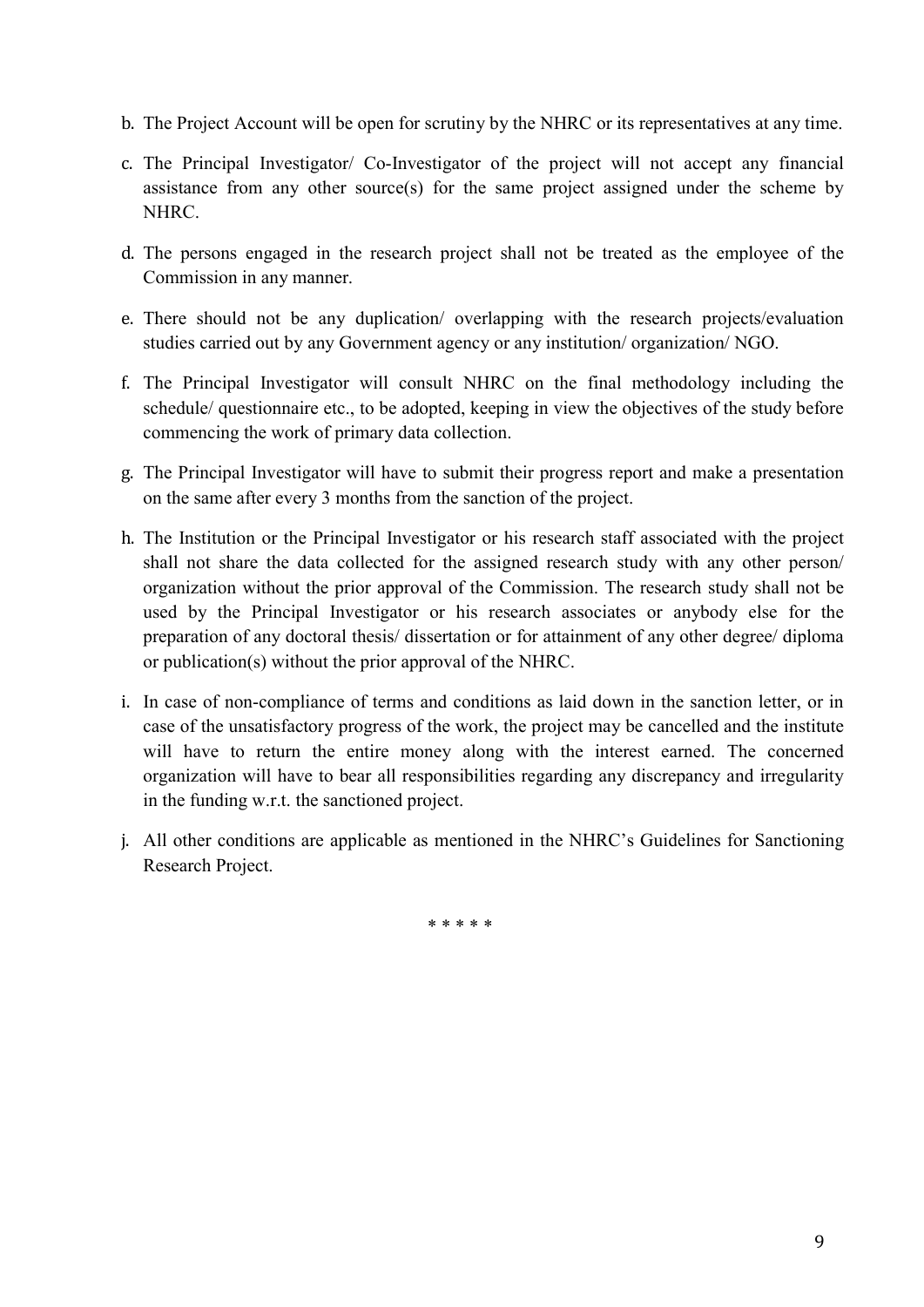#### ANNEXURE-I

#### FORMAT FOR SUBMISSION OF PROPOSAL FOR RESEARCH PROJECT

#### I. Format for the Technical Proposal

- 1. Information about the organization/institution: 1 -2 pages including name, address, contact information, category of institution, etc.
	- i. Organizational structure (research facilities, personnel, infrastructure and software)
	- ii. Name of at least 2 studies/research of similar nature conducted by your organization, for whom, in which year. Submit a synopsis of the two studies.
- 2. Description of proposed approach/methodology for the study: This is the main component of the technical part of the research proposal. Please describe in the following sections:
	- i. Introduction/background: title of the project, origin of the problem, literature review describing current situation, challenges, gaps and good practices, if any in relation to the scope of the study.
	- ii. Technical approach and methodology:
		- Explain your understanding of the objectives of the study;
		- **Describe the proposed design/methodology for different aspects of the** scope of work; give reason/s for proposing a particular methodology.
	- iii. Risk assessment and mitigation measures: Identify the potential risks, difficulties in carrying out the research and the measures to be adopted to manage the potential risks; also identify potential limitations.
	- iv. Proposed organization and staffing for the research: Indicate the lead person responsible for the research, the different disciplines of the researchers, roles, along with CVs and years of experience in similar research; is proposed staff employee of agency or temporary staff, give details in a table.
	- v. Deliverables and proposed timeline: Define the end products and give a timeline for the entire scope of work, including review and reporting.
	- vi. Any other information in support of the proposal which may be helpful in evaluation:

(Please do not cut and paste from the TOR. NHRC seeks to know your understanding of the issue, objectives and scope of work together with the approach and methodology being adopted.)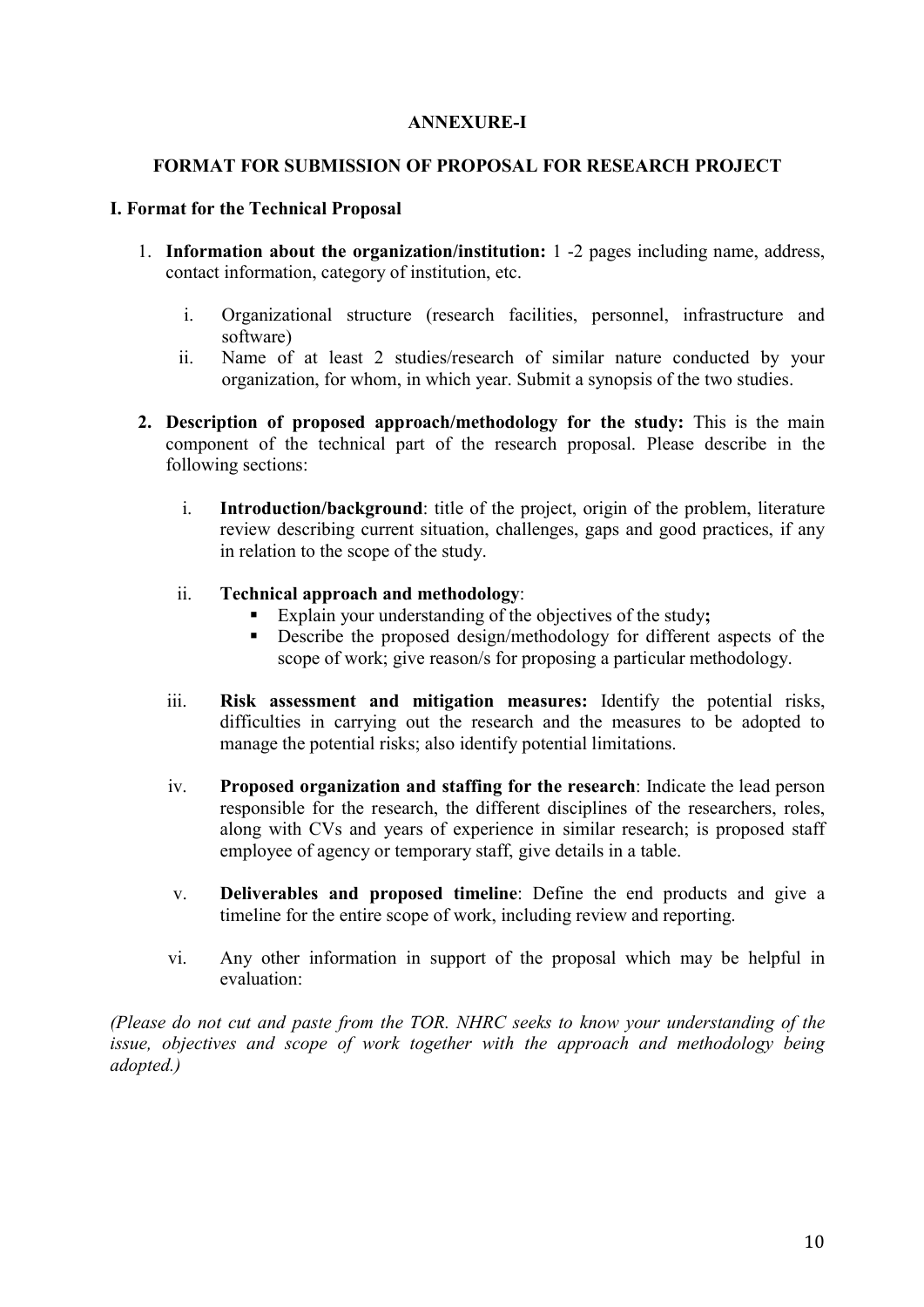# II. Format for Financial Proposal

1. Financial Assistance required:

| <b>Items/Heads</b> | <b>Estimated Expenditure</b> |
|--------------------|------------------------------|
|                    |                              |
|                    |                              |

2. Whether the Institution/PI has received financial support for any research study/ project earlier from the NHRC. If so, please indicate the details.

Date and Place: Name and Signature of the PI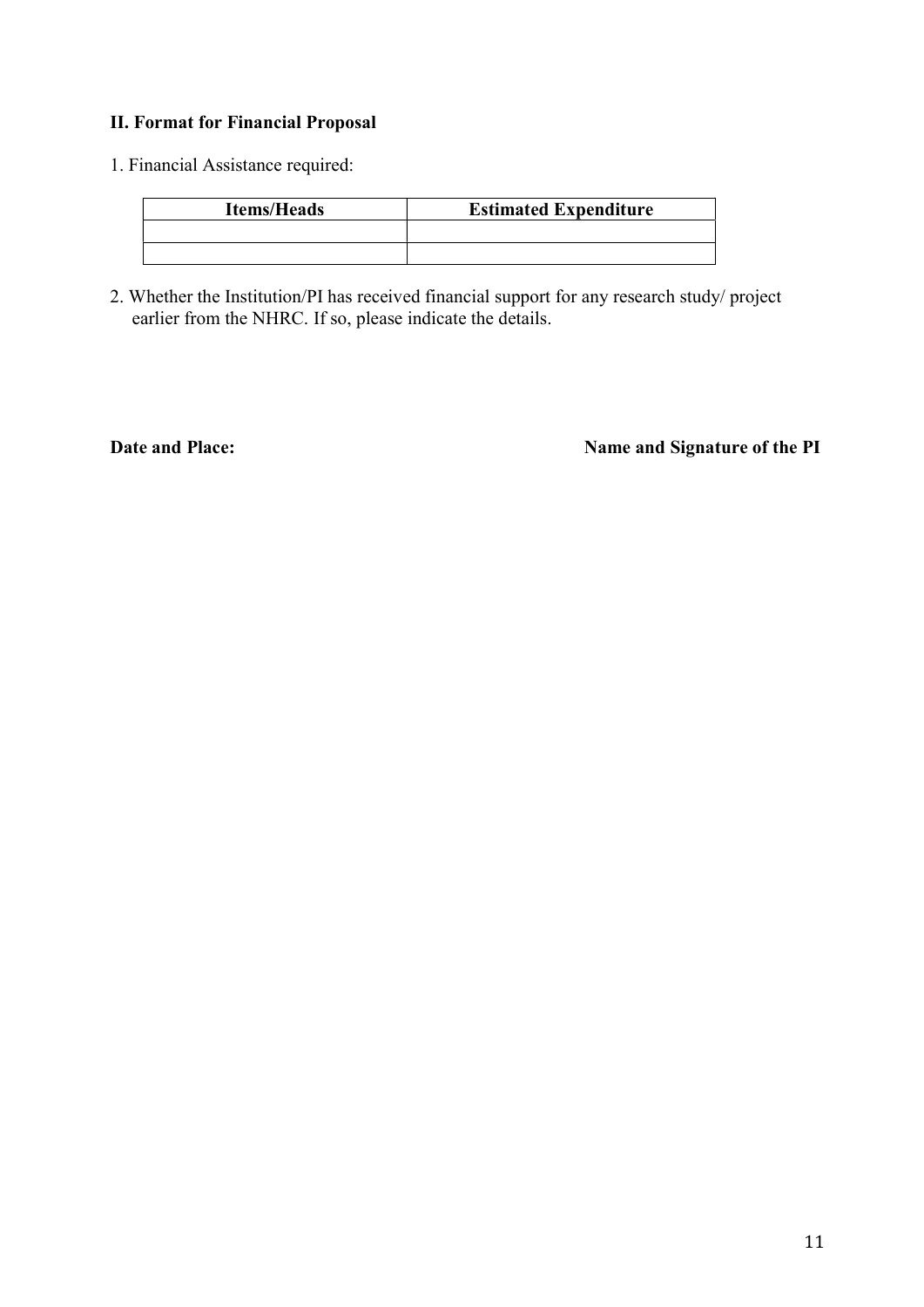#### ANNEXURE – II

#### FORWARDING LETTER

To,

The Joint Secretary, National Human Rights Commission, Manav Adhikar Bhawan, C-Block, GPO Complex, INA, New Delhi-110023

#### Dated:

Subject: Proposal for undertaking/ conducting a research study/ project on Sir,

I am glad to forward herewith a proposal for undertaking/ conducting a research study/ project on \_\_\_\_\_\_\_\_ at a total cost of Rs \_\_\_\_\_\_\_. The research study/ project is proposed to be completed over a period of \_\_\_\_\_ months/ years. Mr./ Ms./ Dr. who is working as  $\qquad$  in this institution w.e.f.  $\qquad$  will be the Principal Investigator for this research project.

2. I certify that this institution will provide all the facilities and infrastructure for the completion of the research study/ project and undertake as follows:

- (a) The University/ College/ Institution is approved under (Please mention applicable Section/ Act) and is fit to receive grants from the Central/ State Government and other funding agencies.
- (b) The organization agrees to abide by all the terms & conditions, guidelines of the scheme, and any subsequent revision/ changes therein.
- (c) The project shall be completed within the stipulated period. If the Commission is not satisfied with the progress of the research project, it may terminate the project immediately and ask for the refund.
- (d) The basic facilities such as Computer/ required software/ library/ telephone/ fax/ photocopier, etc., will be provided by the institution. However, the operational cost for these facilities/ activities will be met from the institutional charges sanctioned under the Project.
- (e) The Principal Investigator will continue to work in the institution till the completion of the study/ project. In case the Principal Investigator leaves without completing the project, the institution will take full responsibility to complete the project as per the existing terms and conditions.
- (f) The institution will take full responsibility for monitoring the progress of the research study/ project, sending progress reports and utilization certificates, etc. in the prescribed formats and ensuring proper and timely implementation.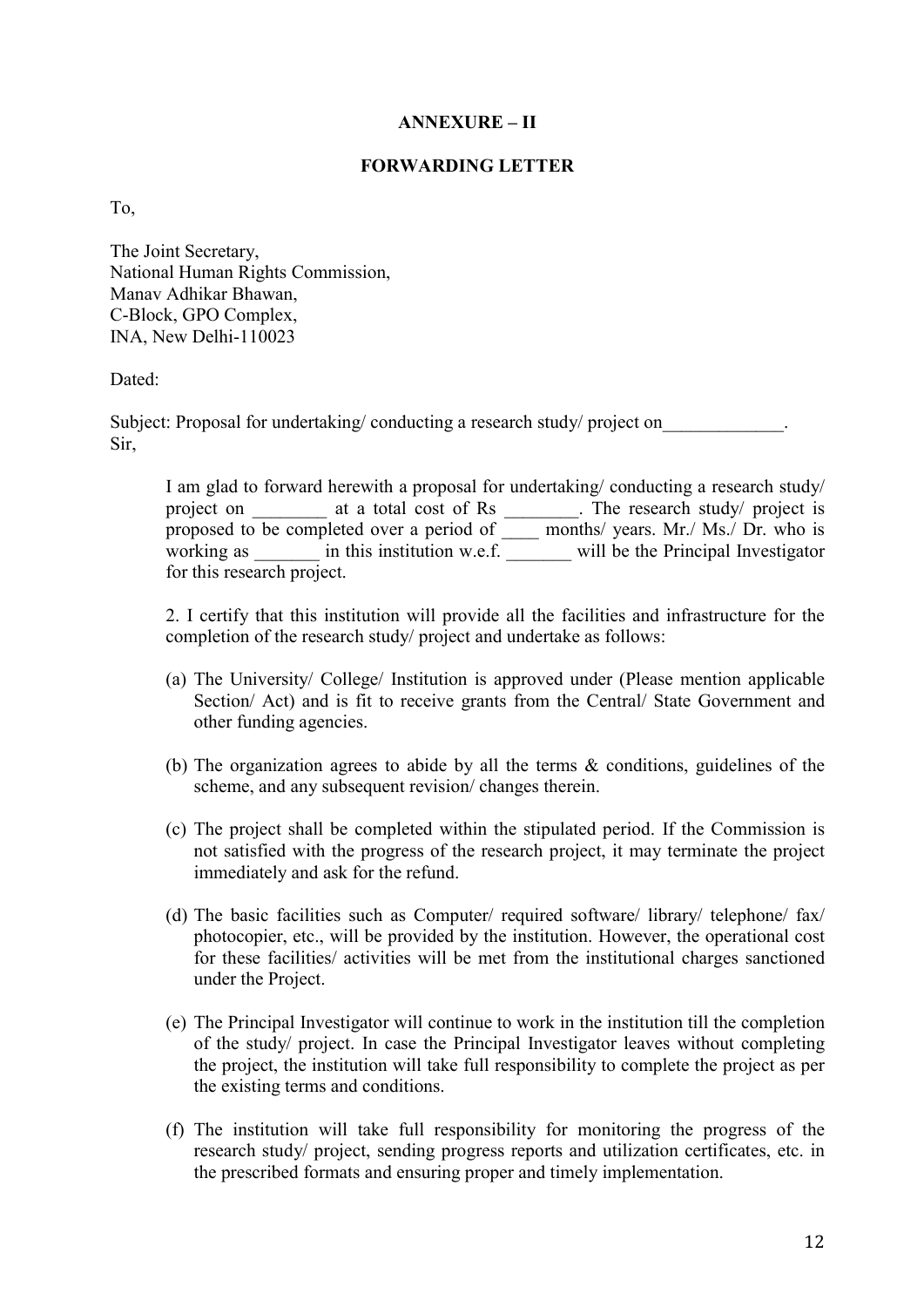(g) The institution will take full responsibility to ensure that the Research projects will be original and without any plagiarism.

(h) It is also certified that our institution has not been blacklisted by any authority/Central/State Government /NGO, etc.

- 3. It is requested that the project proposal may be considered favourably for providing financial assistance of Rs.
- 4. Details of documents enclosed are given in the attached Check-list.

#### Signature, Name and Stamp of the Head of the Institution